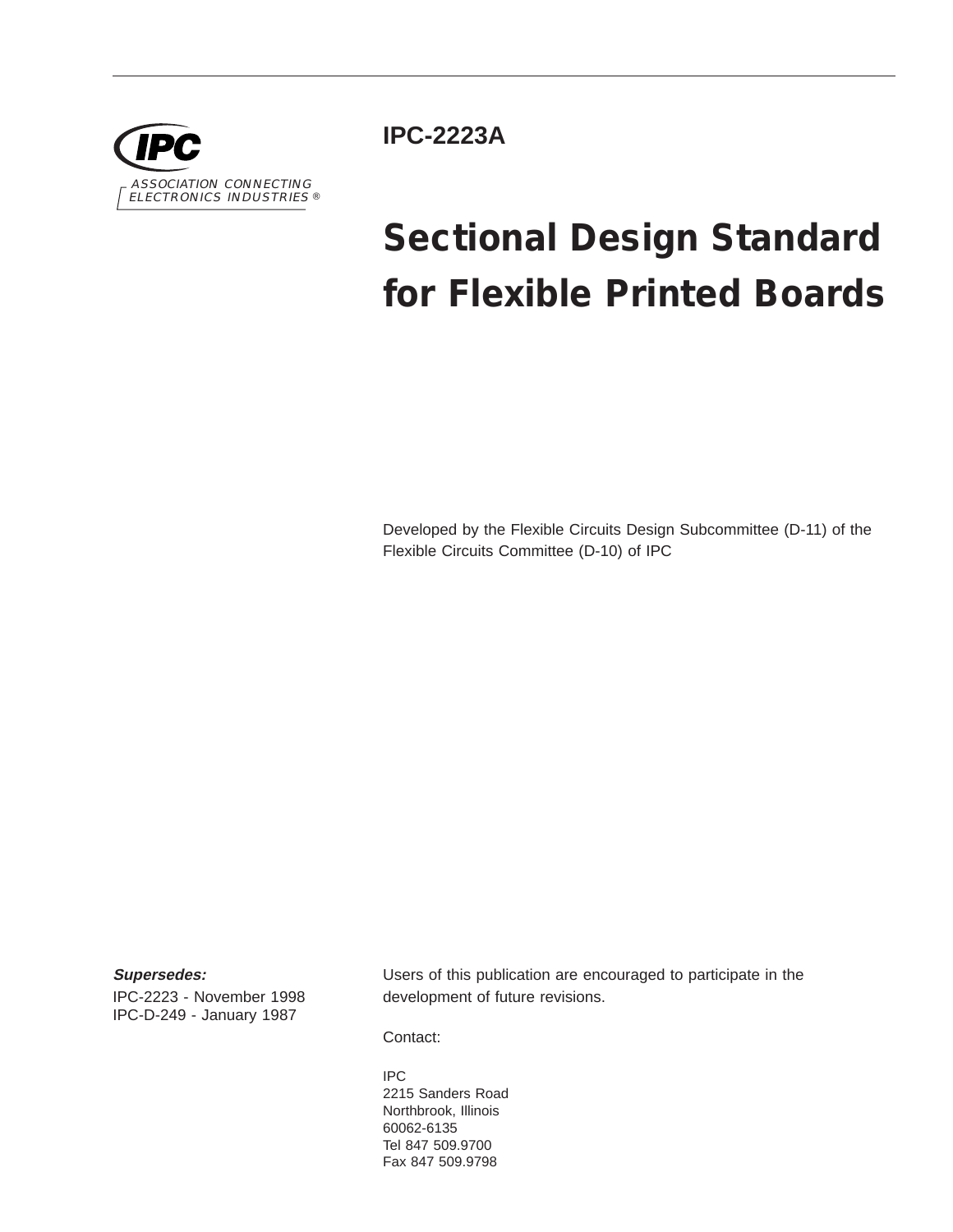## **Table of Contents**

| 1     |                                              |  |
|-------|----------------------------------------------|--|
| 1.1   |                                              |  |
| 1.2   |                                              |  |
| 1.2.1 |                                              |  |
| 1.2.2 |                                              |  |
| 1.3   |                                              |  |
| 2     |                                              |  |
| 2.1   |                                              |  |
| 3     |                                              |  |
| 3.1   |                                              |  |
| 3.2   |                                              |  |
| 3.2.1 | Mechanical Layout Efficiency (Consider Final |  |
| 3.2.2 | Fabrication Drawing Recommendations  3       |  |
| 3.3   |                                              |  |
| 3.4   |                                              |  |
| 3.4.1 |                                              |  |
| 3.4.2 |                                              |  |
| 4     |                                              |  |
| 4.1   |                                              |  |
| 4.1.1 |                                              |  |
| 4.2   | Dielectric Materials (Including Prepreg and  |  |
| 4.2.1 | Preimpregnated Bonding Material (Prepreg)  4 |  |
| 4.2.2 |                                              |  |
| 4.2.3 | Flexible Adhesive Bonding Films (Cast        |  |
| 4.2.4 |                                              |  |
| 4.2.5 |                                              |  |
| 4.3   | Conductive Materials (Surface Finishes)  6   |  |
| 4.3.1 |                                              |  |
| 4.3.2 |                                              |  |
| 4.3.3 |                                              |  |
| 4.3.4 |                                              |  |
| 4.3.5 |                                              |  |
| 4.3.6 | Electronic Component Materials (Buried       |  |
| 4.3.7 |                                              |  |
| 4.4   |                                              |  |
| 4.4.1 |                                              |  |
| 4.4.2 |                                              |  |
| 4.5   |                                              |  |

| <b>MECHANICAL AND PHYSICAL PROPERTIES  8</b><br>5 |                                                 |  |
|---------------------------------------------------|-------------------------------------------------|--|
| 5.1                                               |                                                 |  |
| 5.1.1                                             |                                                 |  |
| 5.1.2                                             |                                                 |  |
| 5.2                                               |                                                 |  |
| 5.2.1                                             |                                                 |  |
| 5.2.2                                             |                                                 |  |
| 5.2.3                                             |                                                 |  |
| 5.2.4                                             |                                                 |  |
| 5.2.5                                             |                                                 |  |
| 5.2.6                                             |                                                 |  |
| 5.2.7                                             |                                                 |  |
| 5.2.8                                             |                                                 |  |
| 5.2.9                                             |                                                 |  |
| 5.3                                               |                                                 |  |
| 5.3.1                                             |                                                 |  |
| 5.3.2                                             | Palletized Flexible and Rigid Flex              |  |
| 5.3.3                                             | Nonpalletized Flexible and Rigid Flex           |  |
| 5.3.4                                             |                                                 |  |
| 5.3.5                                             | Infrared Preheats and Reflow  16                |  |
| 5.3.6                                             |                                                 |  |
| 5.4                                               |                                                 |  |
| 5.4.1                                             |                                                 |  |
| 6                                                 |                                                 |  |
| 6.1                                               |                                                 |  |
| 6.2                                               | Impedance and Capacitance Control  17           |  |
| 7                                                 |                                                 |  |
| 8                                                 | <b>COMPONENT AND ASSEMBLY ISSUES  17</b>        |  |
| 8.1                                               | General Placement Requirements  17              |  |
| 8.2                                               | Standard Surface Mount Requirements  17         |  |
| 8.3                                               |                                                 |  |
| 8.4                                               | Constraints on Mounting to Flexible             |  |
| 8.5                                               |                                                 |  |
| 8.6                                               |                                                 |  |
| 9                                                 | HOLES/INTERCONNECTIONS  18                      |  |
| 9.1                                               | General Requirements for Lands with Holes  18   |  |
| 9.1.1                                             |                                                 |  |
| 9.1.2                                             |                                                 |  |
| 9.1.3                                             | Eyelet or Standoff Land Area Considerations  18 |  |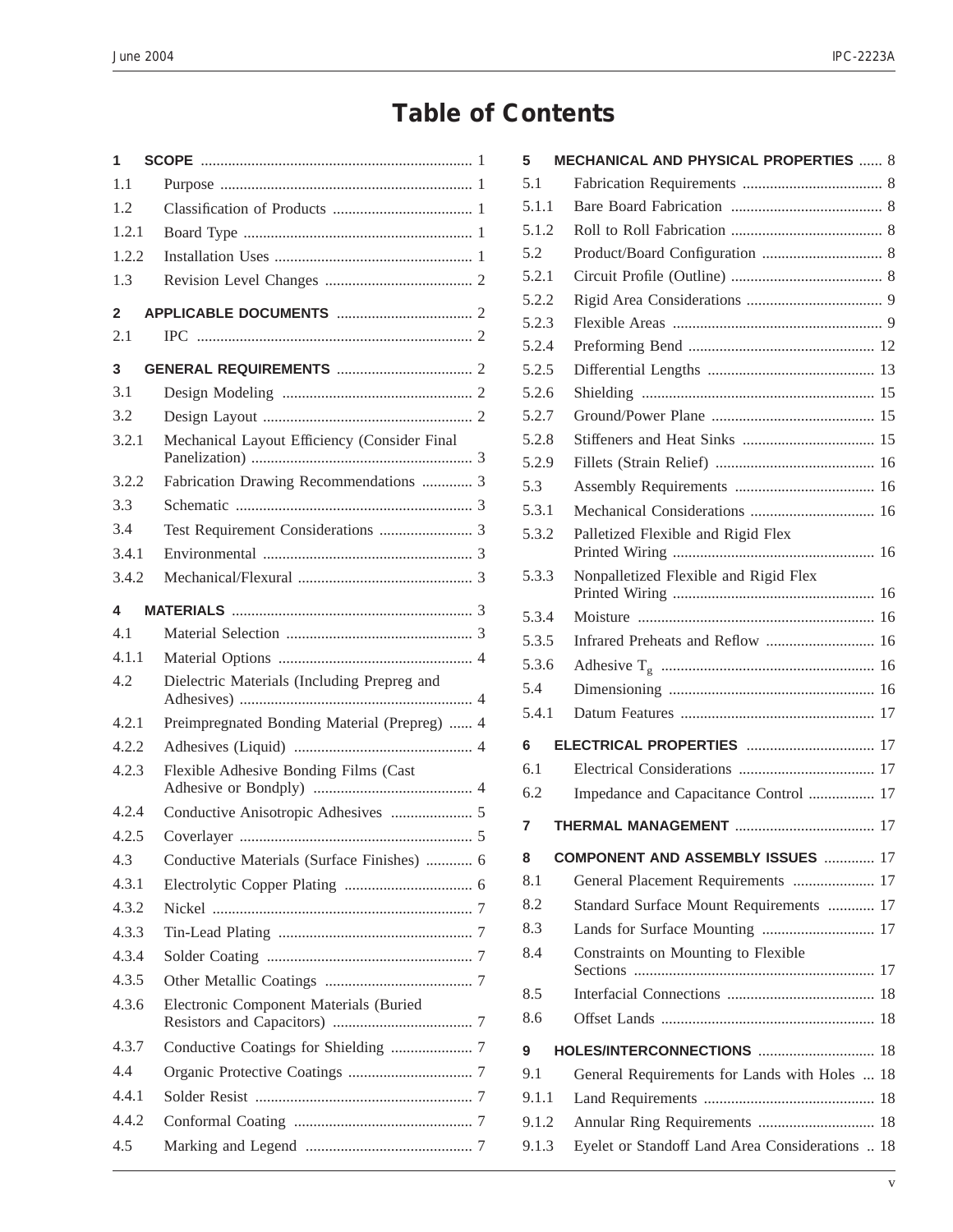| 9.1.4  | Land Size for Nonplated Component Holes  18 |  |
|--------|---------------------------------------------|--|
| 9.1.5  | Land Size for Plated-Through                |  |
|        |                                             |  |
| 9.1.6  | Thermal Relief in Conductor Planes  18      |  |
| 9.1.7  | Surface Mount Components  18                |  |
| 9.1.8  |                                             |  |
| 9.1.9  | Land-to-Conductor Transition  19            |  |
| 9.2    |                                             |  |
| 9.2.1  | Unplated Component Holes  19                |  |
| 9.2.2  |                                             |  |
| 9.3    | Coverlayer Access Openings  19              |  |
| 9.3.1  | Coverlayer Access, Unsupported Lands  19    |  |
| 9.3.2  |                                             |  |
| 9.3.3  |                                             |  |
| 9.3.4  |                                             |  |
| 10     |                                             |  |
| 10.1   |                                             |  |
| 10.1.1 |                                             |  |
| 10.1.2 |                                             |  |
| 10.2   |                                             |  |
| 10.3   |                                             |  |
| 11     |                                             |  |
|        |                                             |  |
| 12     |                                             |  |

#### **Figures**

| Figure 1-1 |                                              |  |
|------------|----------------------------------------------|--|
| Figure 1-2 |                                              |  |
| Figure 1-3 |                                              |  |
| Figure 1-4 |                                              |  |
| Figure 1-5 |                                              |  |
| Figure 3-1 |                                              |  |
| Figure 3-2 |                                              |  |
| Figure 4-1 | <b>Flexible Cross-Sectional Construction</b> |  |

| Figure 4-2  | Unbonded Flex Cross-Sectional Construction  |  |
|-------------|---------------------------------------------|--|
| Figure 4-3  |                                             |  |
| Figure 5-1  |                                             |  |
| Figure 5-2  | Special Flexible Printed Wiring Features  8 |  |
| Figure 5-3  |                                             |  |
| Figure 5-4  | Reinforcement Patch for Flex Area  8        |  |
| Figure 5-5  |                                             |  |
| Figure 5-6  |                                             |  |
| Figure 5-7  |                                             |  |
| Figure 5-8  | Bend/Crease Areas Center Lines  11          |  |
| Figure 5-9  | Neutral Axis Ideal Construction  11         |  |
| Figure 5-10 | Stresses on Layers During Folding  12       |  |
| Figure 5-11 |                                             |  |
| Figure 5-12 |                                             |  |
| Figure 5-13 | Differential Board Lengths  14              |  |
| Figure 5-14 | Differential Board Lengths, Rigid-Flex  14  |  |
| Figure 5-15 |                                             |  |
| Figure 5-16 | Typical Example of Copper Removal           |  |
| Figure 5-17 | Adhesive Fillets (Strain Relief)  16        |  |
| Figure 5-18 |                                             |  |
| Figure 9-1  |                                             |  |
| Figure 9-2  | Coverlay Access Openings and Exposed        |  |
| Figure 9-3  | Coverlay Access Opening for Unsupported     |  |
| Figure 9-4  | Coverlay Access Openings and Exposed        |  |
|             |                                             |  |

#### **Tables**

Figure 10-1 Conductor Routing, Rigid-Flex Transition ...... 21

|           | Table 4-1 Characteristics of Typical Flexible Dielectrics  6            |
|-----------|-------------------------------------------------------------------------|
|           |                                                                         |
| Table 9-1 | Minimum Standard Fabrication<br>Allowance for Interconnection Lands  18 |
|           | Table 9-2 Nonfunctional Land Considerations  19                         |